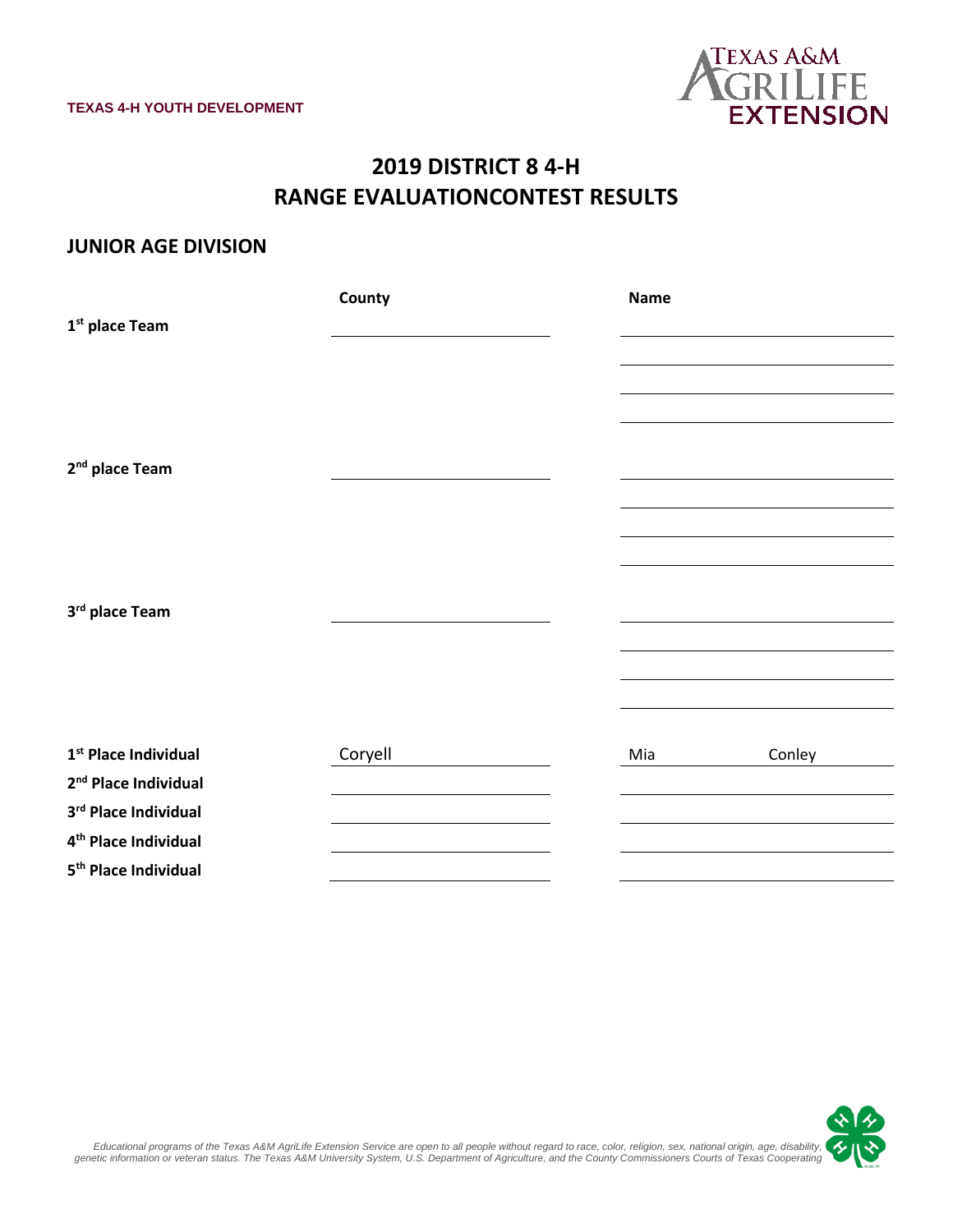

# **2019 DISTRICT 8 4-H RANGE EVALUATIONCONTEST RESULTS**

### **INTERMEDIATE AGE DIVISION**

|                                  | County  | <b>Name</b> |           |
|----------------------------------|---------|-------------|-----------|
| 1 <sup>st</sup> place Team       | Coryell | Sean        | Aguilar   |
|                                  |         | Anna        | Laskowski |
|                                  |         | Caleb       | Mannix    |
|                                  |         |             |           |
|                                  |         |             |           |
| 2 <sup>nd</sup> place Team       | Milam   | Jacob       | Jackson   |
|                                  |         | Jack        | Luckey    |
|                                  |         | Ryan        | Luckey    |
|                                  |         |             |           |
|                                  |         |             |           |
| 3rd place Team                   |         |             |           |
|                                  |         |             |           |
|                                  |         |             |           |
|                                  |         |             |           |
|                                  |         |             |           |
| 1 <sup>st</sup> Place Individual | Coryell | Sean        | Aguilar   |
| 2 <sup>nd</sup> Place Individual | Milam   | Ryan        | Luckey    |
| 3rd Place Individual             | Coryell | Anna        | Laskowski |
| 4 <sup>th</sup> Place Individual | Milam   | Jack        | Luckey    |
| 5 <sup>th</sup> Place Individual | Coryell | Caleb       | Mannix    |
|                                  |         |             |           |